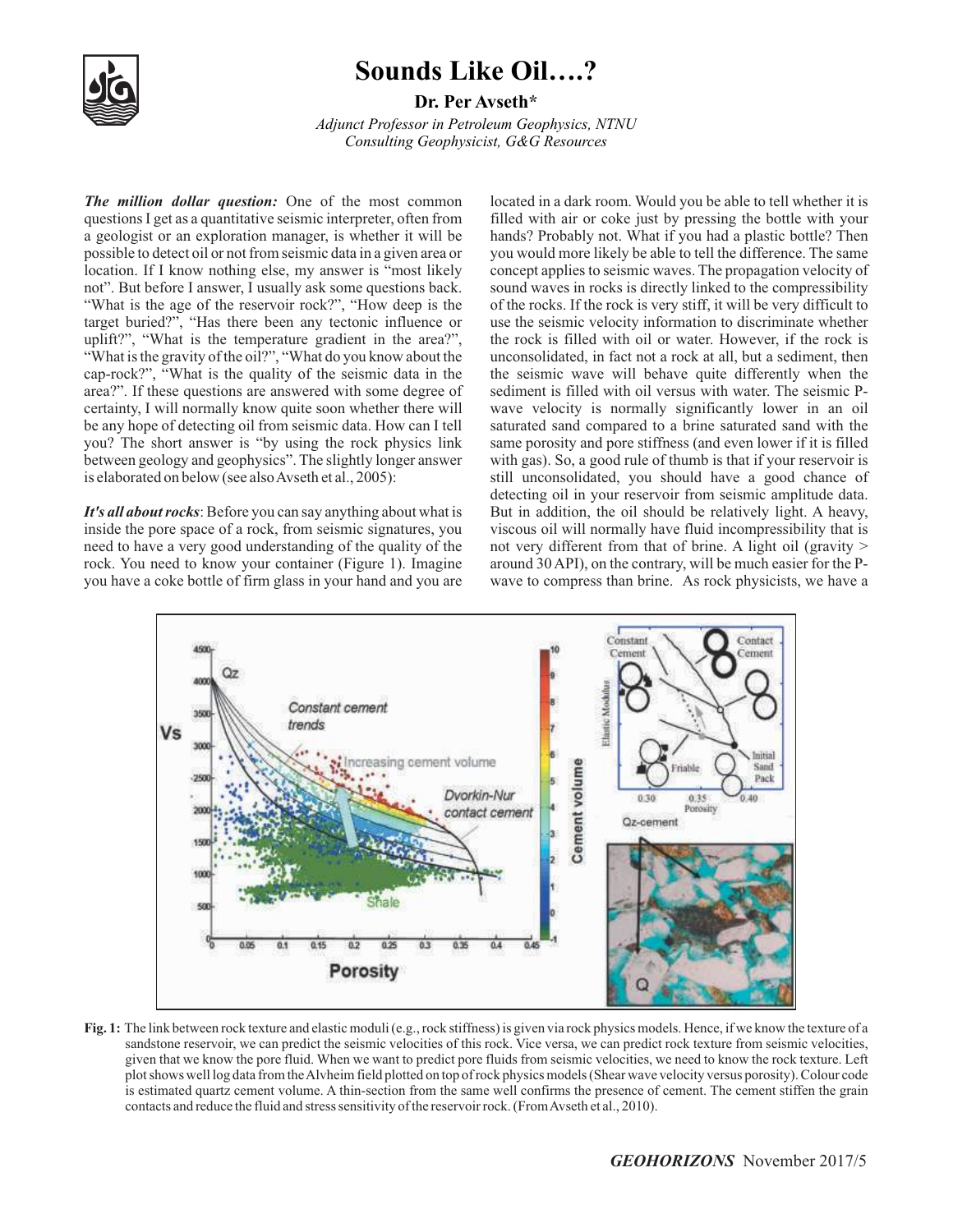very good understanding of the expected fluid sensitivity of a given rock, and we normally use the well-known Gassmann theory to estimate this (Mavko et al., 2009), what we often refer to as "fluid substitution analysis". However, when we use Gassmann, we need to know or assume the dry rock properties, that is the rock stiffness. If we have a cemented sandstone, the difference between oil and brine saturated rock will be very small even if the oil is light, and given that there are always some limitations with the seismic data (noise, resolution), it is normally impossible to detect oil in cemented sandstones.

*Chemical brothers*: So how do we know if the reservoir rock is cemented or not prior to drilling a well through this rock? Well, the geologists usually have a good understanding of the diagenetic processes of a rock. Hence, if we know the age of the rock, and the burial history of this rock, we can actually model and predict the amount of cement. This was done by Walderhaug and others more than 20 years ago at University of Oslo (Walderhaug, 1996). Recently, this knowledge has been incorporated into quantitative interpretation workflows (Dræge et al,, 2014; Avseth and Lehocki, 2016), exactly for the reasons outlined above. By coupling diagenetic models with rock physics models, we can actually predict the rock stiffness for a given rock prior to drilling (Figure 2). Then we can do our Gassmann fluid analysis with much greater precision and certainty. In a way, we can say that the geologic information helps us to constrain our geophysical inversion problem. There are always non-uniqueness and uncertainties in our predictions when we are looking at one or at most two seismic parameters (let's say acoustic impedance and Vp/Vs derived from offset-dependent seismic reflectivities = AVO inversion data) to try to say something about both reservoir quality and pore fluid content (Figure 3). But if we can constrain the reservoir quality from diagenetic models, we can much easier predict the fluid content from these seismic parameters. Also, if we have information about the shear wave velocity (Vs), we have a much greater chance in separating out the effect of fluids from that of lithology or rock stiffness, since the

shearwaves (as opposed to the pressure or P-waves) are almost insensitive to pore fluids.

*All models are wrong, but some are useful*: Rock physics templates have been developed as a tool to better discriminate the rock quality effect from the pore fluid effect (Ødegaard and Avseth, 2004), see Figure 3, where the advantage of the shear wave information is included in the Vp/Vs ratio, a parameter that can be estimated from pre-stack seismic amplitudes together with the acoustic impedance. Recently, these templates have been used to constrain some seismic attributes that can be applied to both well log data and seismic inversion data. The fluid impedance (CPEI=curved pseudo elastic impedance) attribute will highlight the fluid effect, but suppress the rock stiffness effect in the data. On the other hand, the rock impedance (PEIL=pseudo elastic impedance for lithology) attribute will highlight variations in rock stiffness and suppress the fluid effect (Avseth and Veggeland, 2015). This is similar to the approach presented by Connolly (1996) and Whitcombe et al. (2001), but we use rock physics models instead of statistical correlations to find the optimal attributes. The attributes are presented in Figure 4, and examples of applications are shown in Figure 5 (well log data) and Figure 6 (seismic AVO inversion data), see also Avseth et al. (2016). By fine-tuning these attributes using well calibrations, we may be able to detect presence of both oil and gas in reservoirs that are even slightly cemented. However, as seen in Figure 4, the fluid sensitivity is drastically reduced with increased burial and associated increased arock stiffness.

**The golden zone**: It turns out that most oil reservoirs around the world are located around 2-3 km burial depth. This is because the source rocks need to be buried at a certain depth/temperature to become mature and generate oil, the reservoir rocks need to be still quite porous, and the cap-rocks need to be quite dense and impermeable. The combination of these various factors makes it favorable to look for oil in rocks present within this depth range. However, normally the



**Fig. 2:** The present day seismic properties will be a function of the burial history of the rock. By linking diagenetic modeling and rock physics modeling, we can predict the seismic velocities of rocks as a function of the geological processes through time. An example from a Barents Sea well, where a significant uplift has occurred, is shown to the right. The reservoir sandstones have been exposed to temperatures high enough to set off chemical compaction and the velocities are increasing drastically as a function of the cement (Avseth and Lehocki, 2016).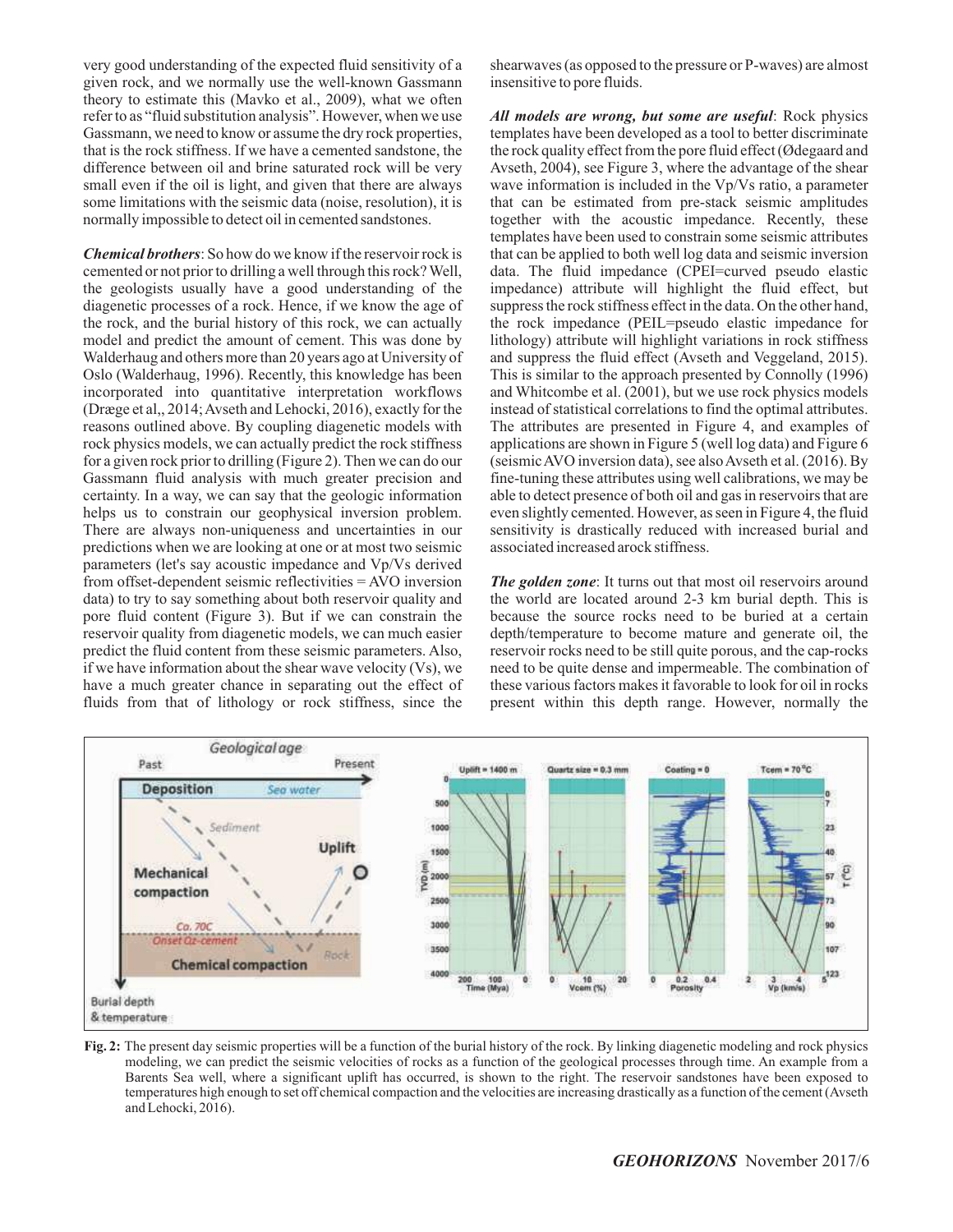

**Fig. 3:** Arock physics template showing expected seismic properties (acoustic impedance versus Vp/Vs) for different lithologies at different burial depths, with different types of pore fluids. There will be overlaps between brine saturated sandstones and oil saturated sandstones, and this overlap increases with increasing burial and rock consolidation. Hence, it will be increasingly difficult to predict hydrocarbons from seismic properties with increasing burial depth. (From Avseth and Veggeland, 2015).

temperature gradients are around 30-40 degrees per km, and quartz cementation tend to start at around 70-80 degrees (Bjørlykke, 2010). Hence, many of our oil reservoirs will be cemented! This is bad news in terms of seismic detectability of oil. What is often seen in seismic is the gas cap on top of oil, and the flat spot between the gas and the oil zone, especially in structural traps where the stratigraphy is oblique. But it is normally very difficult to see the transition from oil to water. However, with improved quality and resolution of seismic data (i.e. broadband data), and improved geological constraints, there is a hope that we should be able to detect presence of oil in cemented reservoirs located at around 2-3 km depth. Also, we see that many reservoirs can be oil filled even at much shallower depths due to significant uplift. The Jurassic reservoirs in the Barents Sea offshore Norway have been buried at depths of maybe 2.5km before being uplifted to a few hundred meters below the sea-floor, and are therefore slightly cemented. But because of light oil and good data, geophysicists have been able to detect the presence of oil in these reservoirs.Extra information from CSEM or gravity data have further enabled interpreters to avoid ambiguities between low fizz gas saturation and commercial oil saturation, with great success in the Barents Sea.

*Always look on the bright side*: We are presently experiencing tough times in our industry, with low oil price and quite



**Fig. 4:** Rock physics attributes defined from rock physics templates. Left: The fluid impedance (also named the "curved pseudo-elastic impedance, CPEI"). Right: The rock impedance (also called the "pseudo-elastic impedance for lithology, PEIL"). The fluid impdance will highlight hydrocarbons, whereas the rock impedance will be independent of fluids, but correlate with rock stiffness.



**Fig. 4:** Well log data from a Norwegian Sea well encountering a gas reservoir sandstone. The reservoir zone is easily detected using the fluid impedance (CPEI) rock physics attribute (warm colours in cross plot). Would we have seen this reservoir zone if it was filled with oil instead of gas? With light oil, probably yes, since the reservoir is quite porous and poorly consolidated.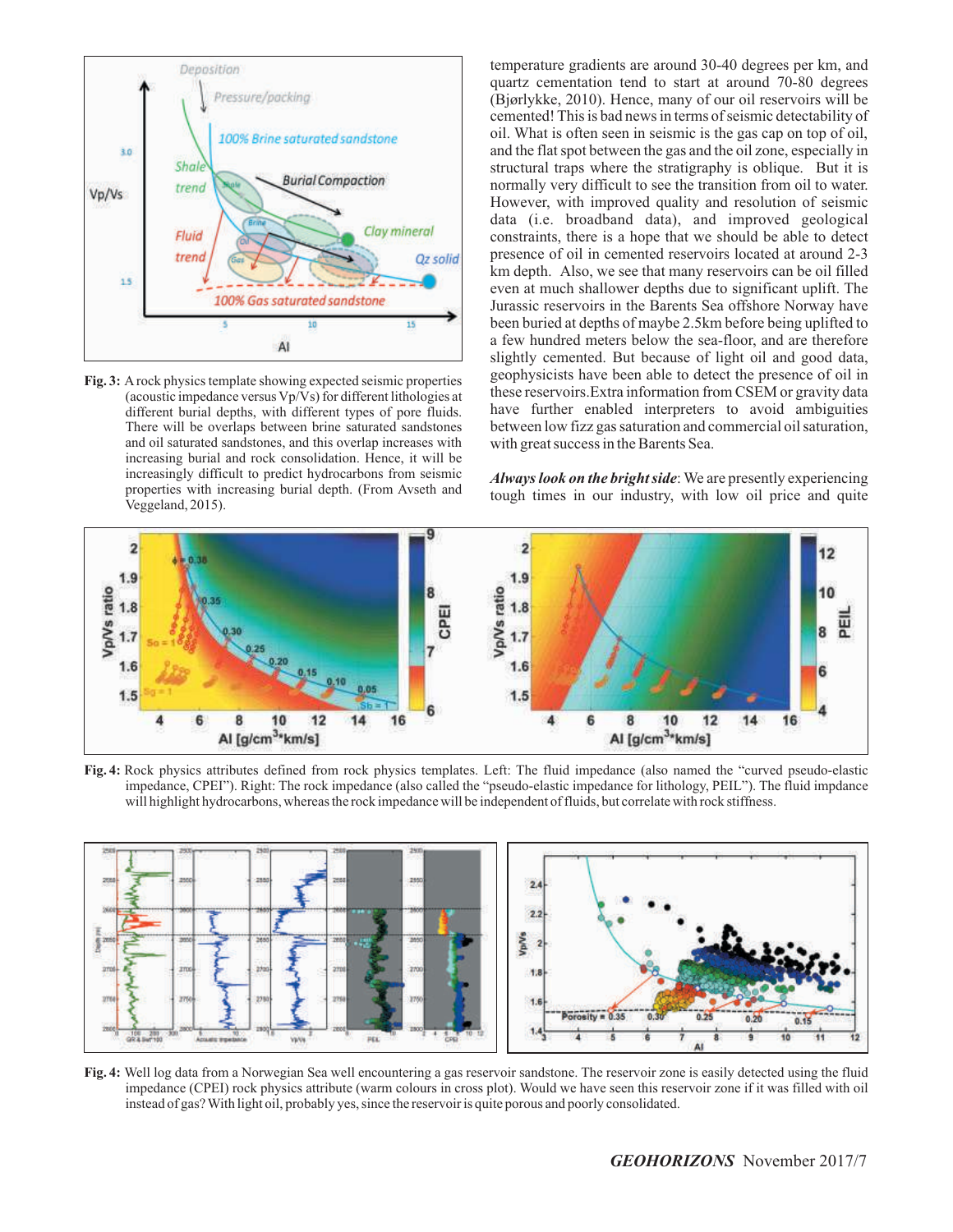

**Fig. 6:** Seismic AVO inversion results (acoustic impedance and Vp/Vs) juxtaposed with rock physics attributes including rock impedance (PEIL) and fluid impedance (CPEI). Note the anomaly in the fluid impedance, corresponding with a gas and condensate discovery in the Norwegian Sea (The Natalia discovery).



**Fig. 7:** Rock physics is the link between geology and geophysics. It is both a bridge and a bottle-neck during quantitative interpretation, as we often suffer from few geophysical observables, complex geology, model limitations and seismic resolution issues.

disappointing discovery ratesall over the world. On the Norwegian shelf, there is currently a shift in focus from conventional interpretation of structural traps to the search for more subtle stratigraphic traps. The use of broadband data and quantitative seismic interpretation is increasingly important. If we incorporate more geologic knowledge and integrate this with improved geophysical observations, there is a hope that we will be able to detect even more of the hidden oil that is present in relatively stiff sandstones. If we can push our seismic detectability of hydrocarbons only slightly, through improved data and better geologic constraints, we may be able to detect subtle differences between oil and water-filled sandstones tomorrow, that we are not able to detect today. Maybe we can make the dim spots bright up

somehow?Promising work has been done (Goloshubin et al., 2014) on attenuation attributes and low-frequency seismic, where pore fluid effects may be manifested even if the amplitudes are dim, but we are still missing a rigorous physical understanding of what is really causing these frequency dependent effects. Moreover,with subtle differences between water-saturated and oil-saturated rocks, we are more prone to suffer from uncertainties and ambiguities (Figure 7). The only certain thing is that there is still plenty of hidden oil left to be discovered (Brown, 2013), and we will be working hard to find more of it from seismic data. Rock physicists and quantitative seismic interpreters will be busy investigating the sound of oil in years to come. So stay tuned for the next chapter in seismic oil exploration!